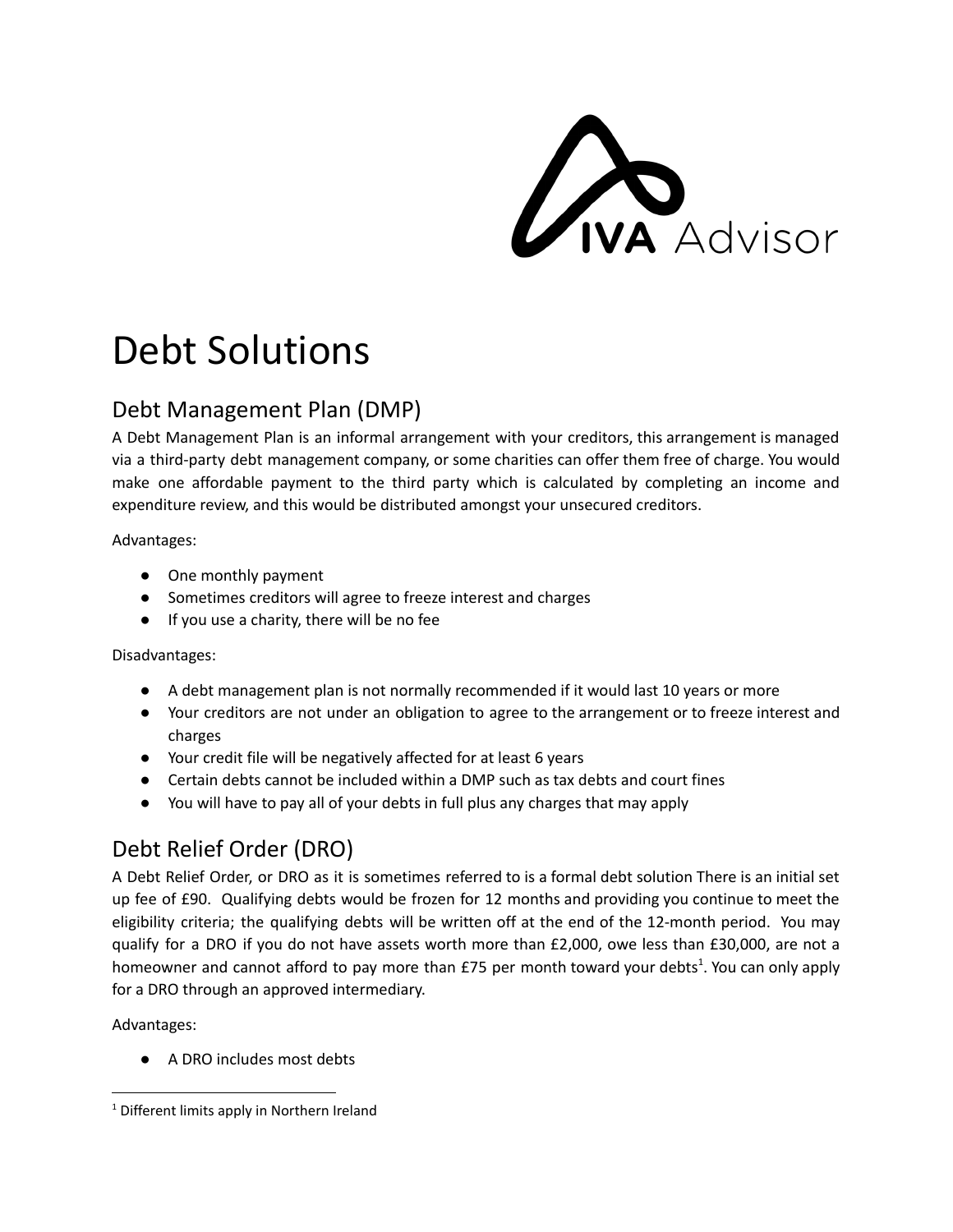- You will not need to make any further payments into the DRO
- You will not have to pay anything towards your debts

Disadvantages:

- A DRO is a formal insolvency procedure and will have a negative effect on your credit file
- If your circumstances improve during the moratorium period, your DRO could be revoked
- Your details will be listed on the Insolvency Register

#### **Bankruptcy**

Bankruptcy is a formal insolvency procedure. You make an application online to the Insolvency Service which costs £680. This can be paid in instalments. The Official Receiver will review your income, expenditure, assets, and liabilities. You will usually be discharged after 12 months however, if you have agreed or been ordered to make payments this may last for 3 years.

Advantages:

- Bankruptcy includes most debts
- Your creditors can no longer enforce their debts once your Bankruptcy is approved
- You can pay the fee in instalments; however, you cannot submit the application until it is paid in full
- In straight forward cases you will be discharged from bankruptcy in 12 months
- You may not have to pay your debts in full depending on the assets that are available and the amounts that are paid in

Disadvantages:

- If you're in employment you may have to make monthly contributions into your bankruptcy for a period of 3 years, this is referred to as an Income Payment Order / Arrangement.
- If you own assets they could be at risk
- Your details will be listed on the Insolvency Register
- Your credit rating will be negatively affected for 6 years
- Certain debts cannot be included within an IVA such as Social Fund loans and court fines

### Individual Voluntary Arrangement (IVA)

An Individual Voluntary Arrangement, or IVA, is a legally binding arrangement with your creditors. You can only apply for an IVA through an Insolvency Practitioner. You would usually make a monthly payment for between 60 and 72 months toward your debts. At the successful conclusion of the IVA your unsecured debts would be written off.

Advantages:

- Usually there are no upfront fees in an IVA
- If you have assets these may be protected during the IVA
- The creditors included in the IVA cannot continue to enforce their debt
- Your Insolvency Practitioner will liaise with your creditors on your behalf